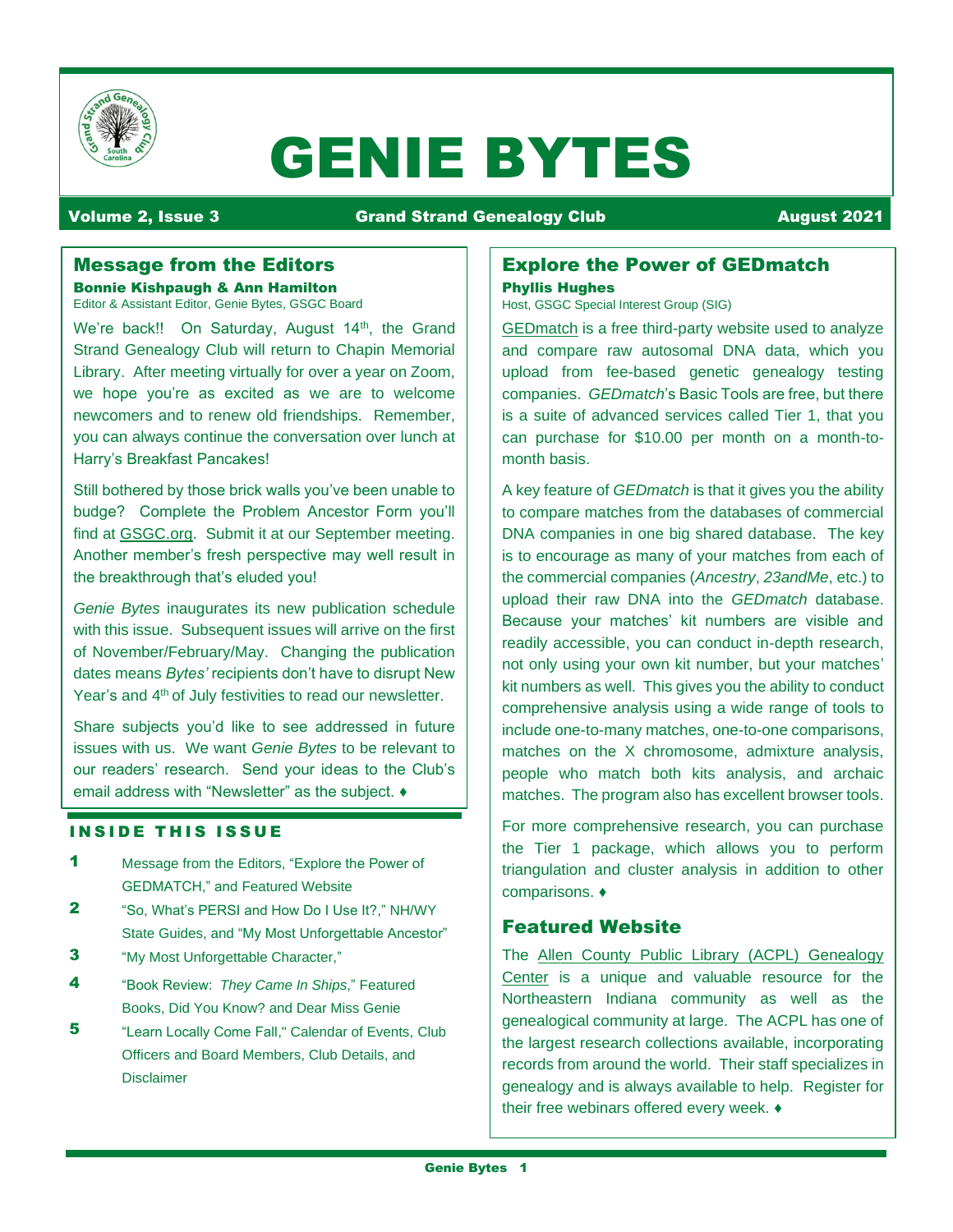# So, What's PERSI and How Do I Use It?

#### Gail Reynolds

Member and Past President, GSGC

The *PERiodcal Source Index* or *PERSI* is a keyword index to historical, genealogical, and ethnic publications and newsletters published throughout the United States and beyond. It classifies first by type and then by keyword. Allen County Public Library (ACPL) in Fort Wayne, Indiana, created *PERSI.* The project was begun in 1986 with the goal of indexing all genealogical journals, newsletters, and family history publications. *PERSI* indexes articles in over 11,000 such periodicals including out-of-print journals. These include local, state, national, and international publications.

Originally, *PERSI* was published annually. Later, *FamilySearch* published a 16-volume set on disc. Eventually, *Ancestry* and then *HeritageQuest Online* offered access*.* Presently, it's unavailable on either site. Instead, search *PERSI* at [Find My Past.](https://www.findmypast.com/) When you do, know that *Find My Past* and ACPL are partnering to create online digitized images of the periodicals indexed by the latter. See a camera icon in front of a digitized title.

Filter your *PERSI* searches by title, surname, location, keyword, periodical, or subject. Filtering by the latter searches 23 subjects, including: biography, cemeteries, censuses, church books, courts (e.g., cadastral, probate, vital, and voter records), directories, education, history, institutions, manifests, maps, military, naturalization, obituaries, taxes, and miscellany.

A click on Find [My Past](https://www.findmypast.com/) takes you to its home page. To access *PERSI*, sign up for a free 14-day trial. Then, scroll to the "Quick Links" section on the left side and check "Newspapers and Publications." Click the "PERSI" button to search. Only a paid subscription will access the digitized articles mentioned earlier. To order paper copies of articles, go to the genealogy page of the [Allen County Public Library website.](https://acpl.lib.in.us/genealogy)

To access the *PERSI* form, scroll to the blue box entitled "Our Services." Scroll down to "Forms" and click on "Article Fulfillment." From there, download the "PERSI Order Form." Order up to six articles for \$7.50. Expect an additional charge of 20¢ per page. Find the address to which you mail it on the form.

Questions? Contact Allen County Public Library by phone at 260-421-1225 or by email at [Genealogy@ACPL.Info.](mailto:Genealogy@ACPL.Info) ♦

# State Guides

#### New Hampshire

(Source: *State Guide New Hampshire* by McCullough, D. Originally published in the Jan/Feb 2020/Vol.21, Issue 1, P. 33 of *Family Tree Magazine*)

Statehood: 1788 First federal census: 1790 Statewide birth and death records begin: 1866 Statewide marriage records begin: 1866 State-land state Counties: five in 1769; 10 today Contact for vital records: Division of Vital Records Administration, 9 Ratification Way, Concord, NH 03301, (603) 271-4650 Website: [New Hampshire Archives Vital Records](https://sos.nh.gov/archives-vital-records-records-management/vital-records-information/vital-records-administration/) ♦

#### Wyoming

(Source: *State Guide Wyoming* by McCullough, D. Originally published in the Jan/Feb 2020/Vol.21, Issue 1, P.37 of *Family Tree Magazine*) Statehood: 1890 First federal census: 1870 Statewide birth and death records begin: 1909 Statewide marriage records begin: 1941 Public-land state Counties: 23 Contact for vital records: Vital Statistics Services, 2300 Capitol Ave., Cheyenne, WY 82002, (307) 777-7591

Website: [Wyoming Vital Statistics](https://health.wyo.gov/admin/vitalstatistics/vital-record/) Services ♦

# My Most Unforgettable Ancestor

It's amazing what a generous genealogist can find when motivated by a desire to help someone else. Just ask Gail Reynolds. She found this genealogical gem while doing research for her granddaughter. Writes Gail: "The character in the [following] article was my granddaughter's [paternal] great-great-great grandfather." According to Gail, Gustaf "Gust" Johnson achieved his "unforgettable" status by walking 225 miles along the Erie Canal from Toledo, Ohio, to a site in Indiana he would call home for the rest of his life.

The article is reprinted as published with the permission of the newspaper's current editor, Michael Johnson.

(continued on next page)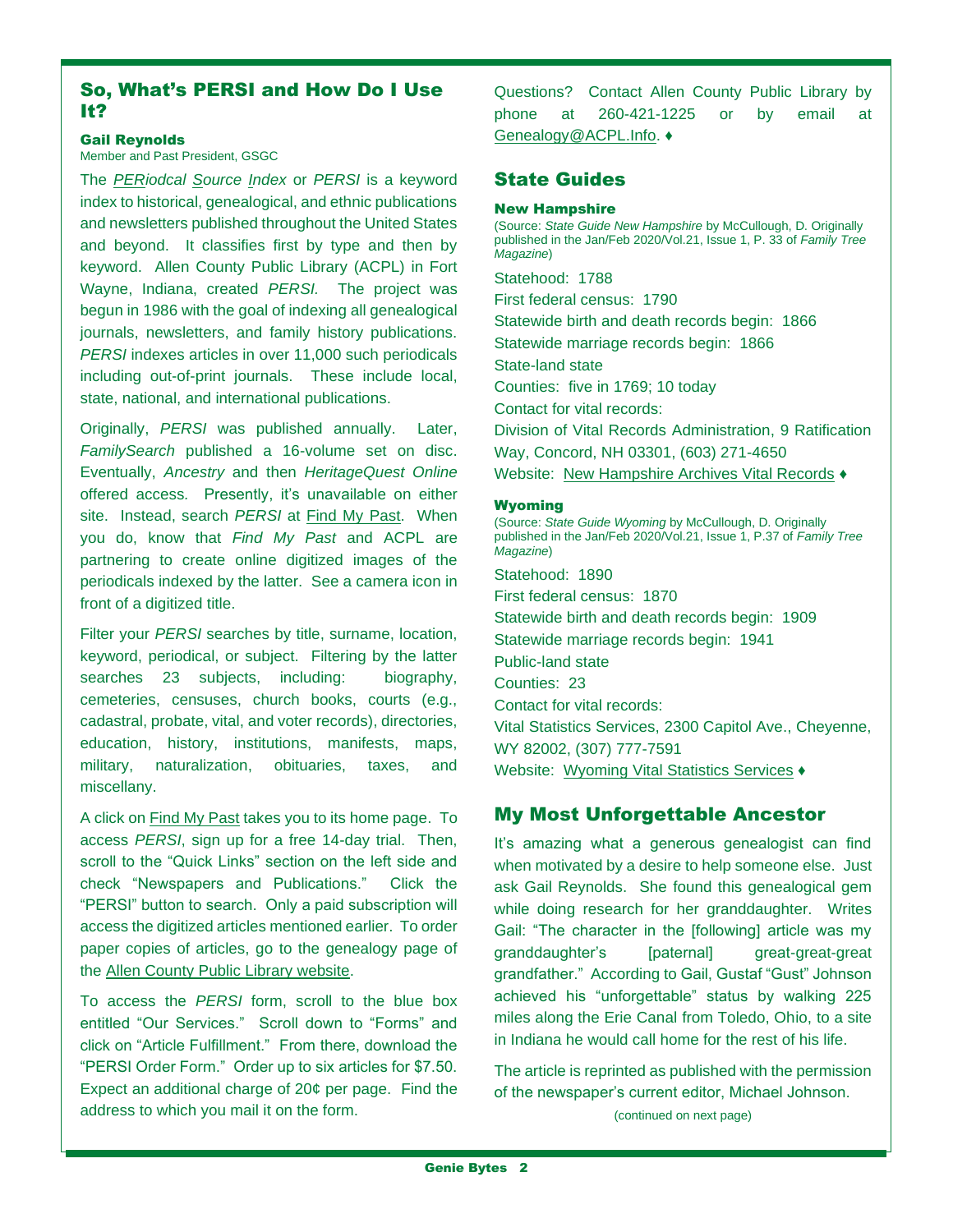#### **My Most Unforgettable Character**

by Frank Washburn

From time to time, an article appears in the Reader's Digest under the heading, "my most unforgettable character". Each Story is a breezy, human interest account of some individual with unusual characteristics. I would like to share with you the story of my most unforgettable character.

He was born in Sweden in 1834 and was christened Gustaf (Gust) Johnson. Typical of Swedes, he had blonde hair, blue eyes, a light complexion and a medium frame. From the time he could remember, Gust had heard in glowing terms, America must be the new garden of Eden, and at 19 years of age the temptation to go west overcame him. With all of his earthly belongings in the small trunk and enough rations for the trip, he boarded a Swedish emigrant ship and headed for the promised land.

After six weeks at sea, the ship dropped anchor in New York Harbor. From there the westward bound were hearded into railroad cattle cars and shipped to Toledo, Ohio; a junction point to the northwest. It was at Toledo Gustav parted company with the band of emigrants. He located the Erie Canal and walked the towpath all the way to Lafayette, Ind. He arrived with only the clothes on his back; his shoes worn out and broke financially, but not in spirit.

A railroad was being built, through Lafayette and Gust joined a gang of wheelbarrow pushers, who were building a landfill for the tracks. He was paid \$2.00 for a 10 hour day and thought he had the best of the deal; as those who shoveled the dirt in the wheelbarrels had the hard job. That part of the railroad completed, he went to the then thriving town of Americus. There he found work in a cooperage, making shipping barrels for canal boat freight hauling.

Someone asked Gust why he left the old country and came to America. He explained; the biggest potatoes they had in Sweden was about as big as his thumb; there they get big like his fist. At 21 years of age he married a lady from Sweden. He bought an 80 acre woodland farm near Americus. From his own hand hewn timbers Gust built (for a good reason) sizable log cabin. It was then he started to clear the land and raise

a family. Four children and another farm later, Gust's wife died. He met and married Anna Johnson, a widow with three children. In due time they increased the family with three more children. By then it was evident Gust Johnson came to America to raise something besides potatoes. In this land of plenty his waistline took on an expanded dimension. When he sat down his stomach rested comfortably in his lap.

When it came to figuring, he could not tell one figure from the other; but he was blessed with a rapid calculator in his head and it served him well. It helped him to drive a hard bargain in all his dealings. When in the market to buy something; he would clutch a handful of bills in his fist, shake them at the dealer and say, "ven I pay de cash, vat you sell it to me for?"

The word 'idle' was not to be found in Gust Johnson's vocabulary. They tell about one hay making time, when he put his extra help to digging out a large oak stump in the yard; during the noon hour while they were resting. Among his shortcomings, Gust was known to take a nip from the jug, on Occassion, As if by coincidence, when his "yug" was getting low on spirits, he would take a load of hogs to market and among other things, get his jug filled. On one such trip, he fell off the wagon, so to speak. The horses found their way home and pulled up at the barnyard gate. They found Gust, sound asleep, In the bottom of the wagon, covered with straw and what ever else you find where hogs have been. He swore he 'yoost had a coupla svigs'.

On the plus side; if someone in his neighborhood needed help, Gust was the first to offer his services. He never refused a tramp or traveler a meal or a nights lodging. His pet diversion was playing euchre and he played a spirited game, as long as he was on the winning side. Johnson was deeply religious, in his own way. Each evening before going to bed, he would read from his well-worn Swedish Bible and study his catechism. In 1916, at 82 years of age Gust passed to his final reward. People from all walks of life came to pay their respects. Truly he was a man's man; beholden to no one. My most unforgettable character, Gustaf Johnson, was my maternal grandfather.

Washburn, Frank. "My Most Unforgettable Character." *The Lafayette Leader.* Apr 12, 1984. p. 2. ♦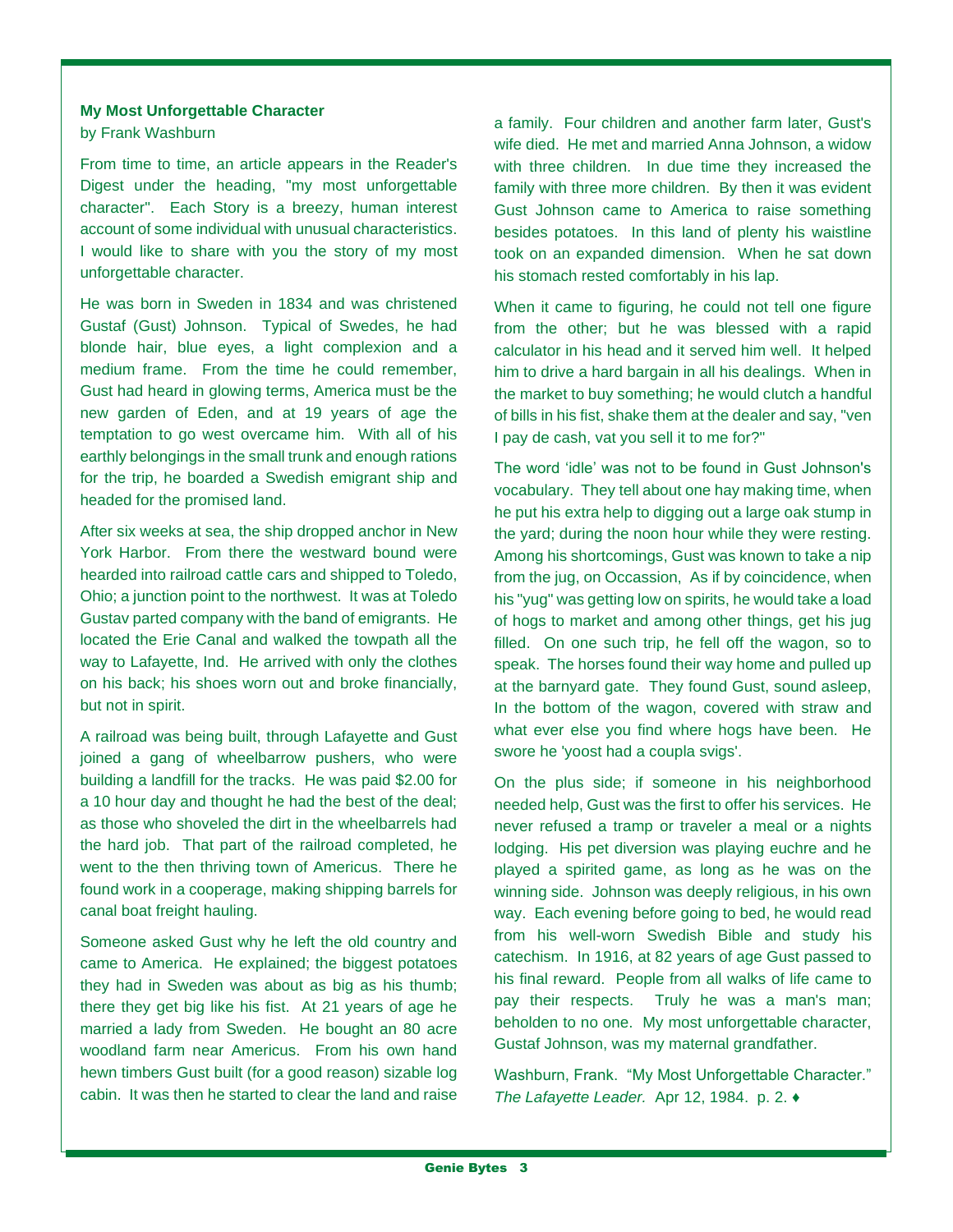# Book Review: They Came in Ships

#### Anne Laymon

## Treasurer, GSGC Board

So, you're sure your ancestors set foot on American soil on Ellis Island? Not so fast. The ports via which immigrants entered America throughout the nineteenth and early twentieth centuries numbered 101! The five major ports were New York, Philadelphia, Baltimore, New Orleans, and Boston. Not to be overlooked were minor ports such as Savannah, New Haven, San Francisco, and Galveston.

The 3rd edition of John P. Colletta's *They Came in Ships***,** published in 2008, is a great resource to help you track down your immigrant ancestors and the ships' manifests with their names on them. The book categorizes searches into two periods: pre/post-1820. The Steerage Act of 1819 required captains to submit a list of passengers. To aid them, blank forms were printed and sold to shipping companies. These manifests, standardized by 1893, were filled out at the port of embarkation. Many still exist.

So, how do you find the right manifest? You will need to provide three facts about your immigrant: full original name, approximate age upon arrival, and approximate date of arrival. Use Colletta's book as a reference for resources from which to acquire these facts and, once you've found the right manifest, as a guide to what you can glean from it. To illustrate the process, the author walks the reader through his own journey.

Want to better visualize the voyage? Colletta details how you may acquire a photograph of the ship on which your ancestors sailed. ♦

# Featured Books

*The Chester Creek Murders* (Venator Cold Case Series Book I) – January 12, 2021 by Nathan Dylan Goodwin. Goodwin is a writer, genealogist, and educator. This is an introductory textbook on practices in genetic genealogy and the forensic use of DNA to identify criminal suspects wrapped in a murder mystery. ♦

*Your DNA Guide - the Book* – February 26, 2020 by Diahan Southard – Southard's guide provides a unique new approach to learning genetic genealogy. Instead of learning more-than-you-need-to-know in textbook style, you'll choose a specific DNA question and start exploring it right away. Follow concrete step-by-step plans, learning important DNA concepts-in plain English-as you go. Our very own Bob Dahlin highly recommends this easy-to-follow step-by-step approach to DNA analysis. ♦

# Did You Know?

On *Ancestry*, Bonnie Kishpaugh discovered the *Directory of the Eleventh Census of the Population of Schuylkill County* published in 1891. While reading it, she noticed that page 22 listed all of the Post Offices in Schuylkill County, PA. Page 23 gave the page number for each district, some of which were divided into subcategories, e.g., north, south, southwest, etc. Careful perusal paid off! The *Directory* also gave a brief history of the area. Bonnie discovered the town of Tuscarora, which was part of Palo Alto. She found an elusive ancestor living there. For anyone looking for residents of Schuylkill County, this is a wonderful substitute for the *1890 Census*. The researcher can also access the *Directory*, as well as similar titles for other states, via a Google search. No need for an *Ancestry* subscription! ♦

This is a tidbit from Bob Dahlin. Have you checked your "AncestryDNA" results lately? *Ancestry* has a new tool that lets you change from the generic relationship they assign your match to the actual relationship between you and your match. So, you can change the relationship with your aunt from "Close Relative" to "Aunt, Mother's Side." This, along with your shared matches, just might help you break through that brick wall.

Phyllis Hughes offers an addendum to Bob's tip. She urges members to thoroughly familiarize themselves with the *Ancestry* tool before inputting information. There are three critical questions to answer. You can get confused -- especially if you manage multiple kits and try to identify relationships that exist in more than one. Need clarification? Email the address below. ♦

Darla Williams noticed that on August 2, 2021, the National Archives will open on a limited basis. ♦

**٭٭**Have a tip/tidbit you'd like to share? Please submit to [genieclub2002@gmail.com](mailto:genieclub2002@gmail.com) – Subject: "Tip/Tidbit." Love to hear it. \*\*

# Dear Miss Genie

No questions received this quarter. ♦

٭٭Do you have a question for Miss Genie? Why not send it to her at [genieclub2002@gmail.com](mailto:genieclub2002@gmail.com) – Subject: "Miss Genie." She would love to hear from you. **٭٭**